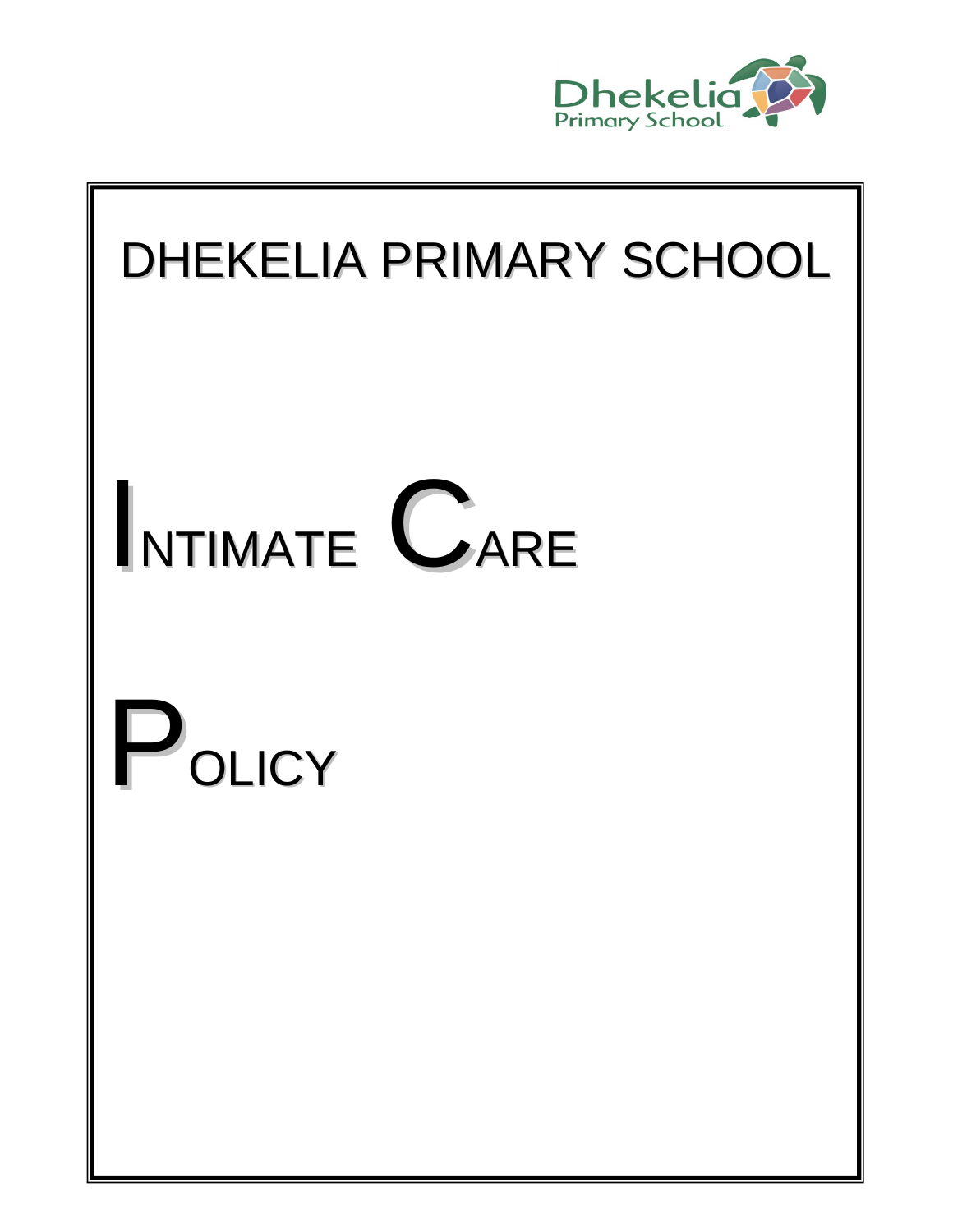

#### **Introduction**

Dhekelia School is committed to ensuring that all staff responsible for the intimate care of children will undertake their duties in a professional manner at all times. We recognise that there is a need to treat all children with respect and dignity when intimate care is given. No child should be attended to in a way that causes distress, embarrassment or pain.

Children's dignity will be preserved and a high level of privacy, choice and control will be provided to them. Staff that provide intimate care to children have a high awareness of safeguarding issues. Staff will work in partnership with parents/carers to provide continuity of care.

#### **Definition**

Intimate care is any care which involves washing, touching or carrying out an invasive procedure to intimate personal areas. In most cases such care will involve procedures to do with personal hygiene and the cleaning of associated equipment as part of the staff member's duty of care. In the case of specific procedures only the staff suitably trained and assessed as competent should undertake the procedure (e.g. the administration of rectal diazepam).

#### **Our Approach to Best Practice**

The management of all children with intimate care needs will be carefully planned. The child who requires care will be treated with respect at all times; the child's welfare and dignity is of paramount importance.

Staff who provide intimate care are fully aware of best practice. Suitable equipment and facilities will be provided to assist children who need special arrangements following assessment from the appropriate agencies.

It is essential that the adult who is going to change the child informs the teacher and/or another member of staff that they are going to do this. There is no written legal requirement that two adults must be present. However, in order to completely secure against any risk of allegation, a second member of staff may be present where resources allow.

Staff will be supported to adapt their practice in relation to the needs of individual children taking into account developmental changes such as the onset of puberty or menstruation. Wherever possible staff involved in intimate care will not be involved in the delivery of sex education to the children in their care as an extra safeguard to both staff and children involved.

The child will be supported to achieve the highest level of autonomy that is possible given their age and abilities. Staff will encourage each child to do as much for him/herself as they are able. If this is not possible, then the adult should ensure that the child is clean.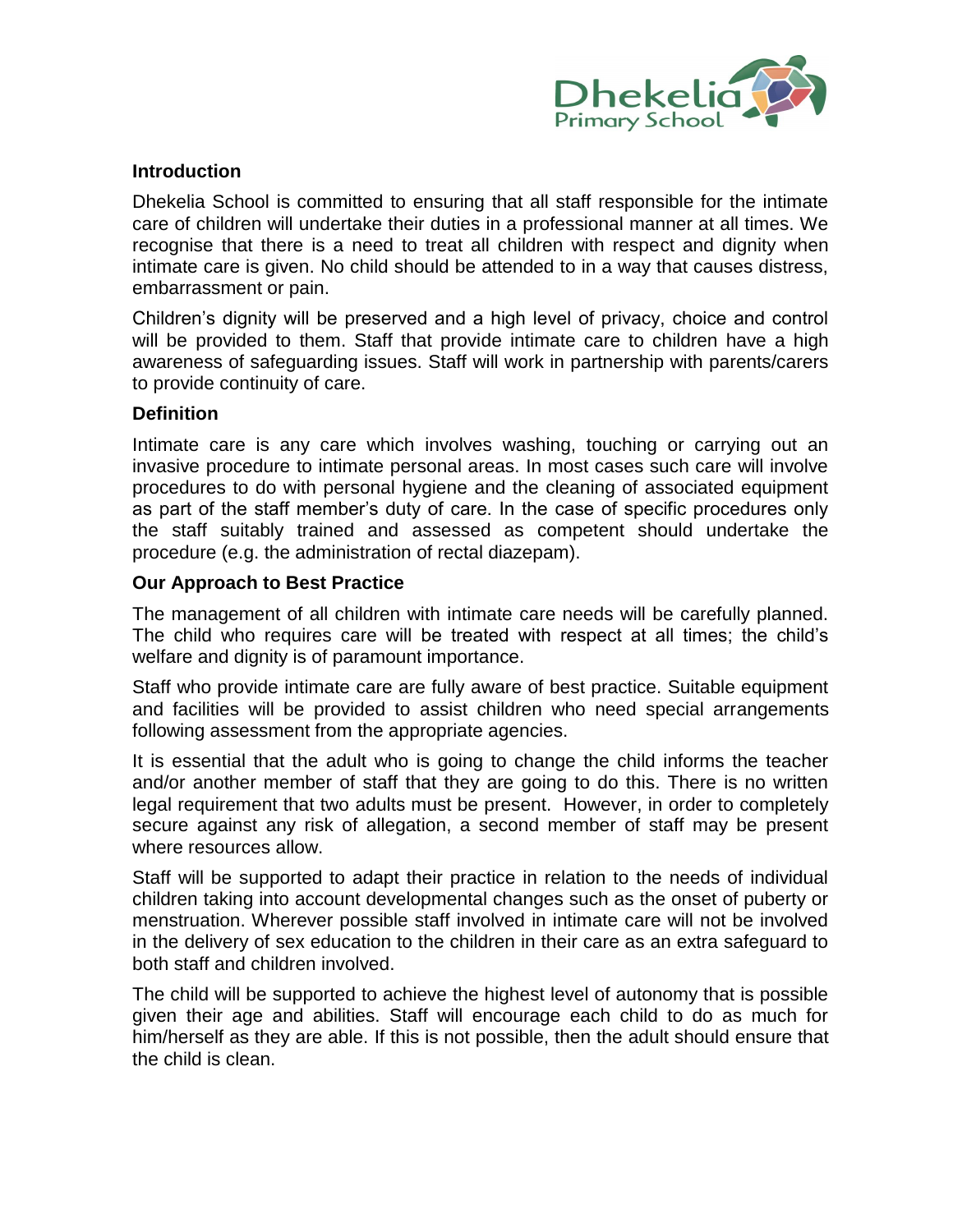

Individual intimate care plans will be drawn up for children as appropriate to suit the circumstances of the child. The purpose of this is to make clear how school will work in partnership with parents when a child is coming to school in a nappy or pullups.

If a disproportionate number of children arrive in school who are not yet toilet trained then advice will be sought through the school nurse.

Each child's right to privacy will be respected. Careful consideration will be given to each child's situation to determine how many carers will need to be present when the child is toileted.

Wherever possible the child should be cared for by an adult of the same sex. However, in certain circumstances this principle may need to be waived where the failure to provide appropriate care would result in negligence for example, female staff supporting boys in our school, as no male teaching staff are available.

Intimate care arrangements will be discussed with parents/carers on a regular basis and recorded on the child's personal care plan. The needs and wishes of children and parents will be taken into account wherever possible within the constraints of staffing and equal opportunities legislation.

## **Procedure for Personal Care in School**

The MOD Schools (SCE) policy (March 2013) states: Intimate care in MOD Schools SCE schools and foundation stage settings can be provided only by those who have specifically (either as part of their agreed job description or otherwise) indicated a willingness to do so. **No MOD School employee can be required to provide intimate care.** 

At DPS we have clear, written guidelines for staff to follow when changing a child so that staff are not put at any unnecessary risk. These guidelines are included in **appendix A.**

## **Confidentiality**

Sharing information between home and schools is important to secure the best care for pupils. Any information relating to intimate care should be shared with parents in a confidential manner, e.g. personal contact (and recorded in a log) or through a telephone call of between teacher and parent (and recorded in a log). The use of home diaries is not appropriate as this is not a confidential document.

#### **The Protection of Children**

Safeguarding Procedures and Multi-Agency Protection procedures will be adhered to. Where parents do not co-operate with intimate care agreements concerns should be raised with the parents in the first instance. A meeting may be called that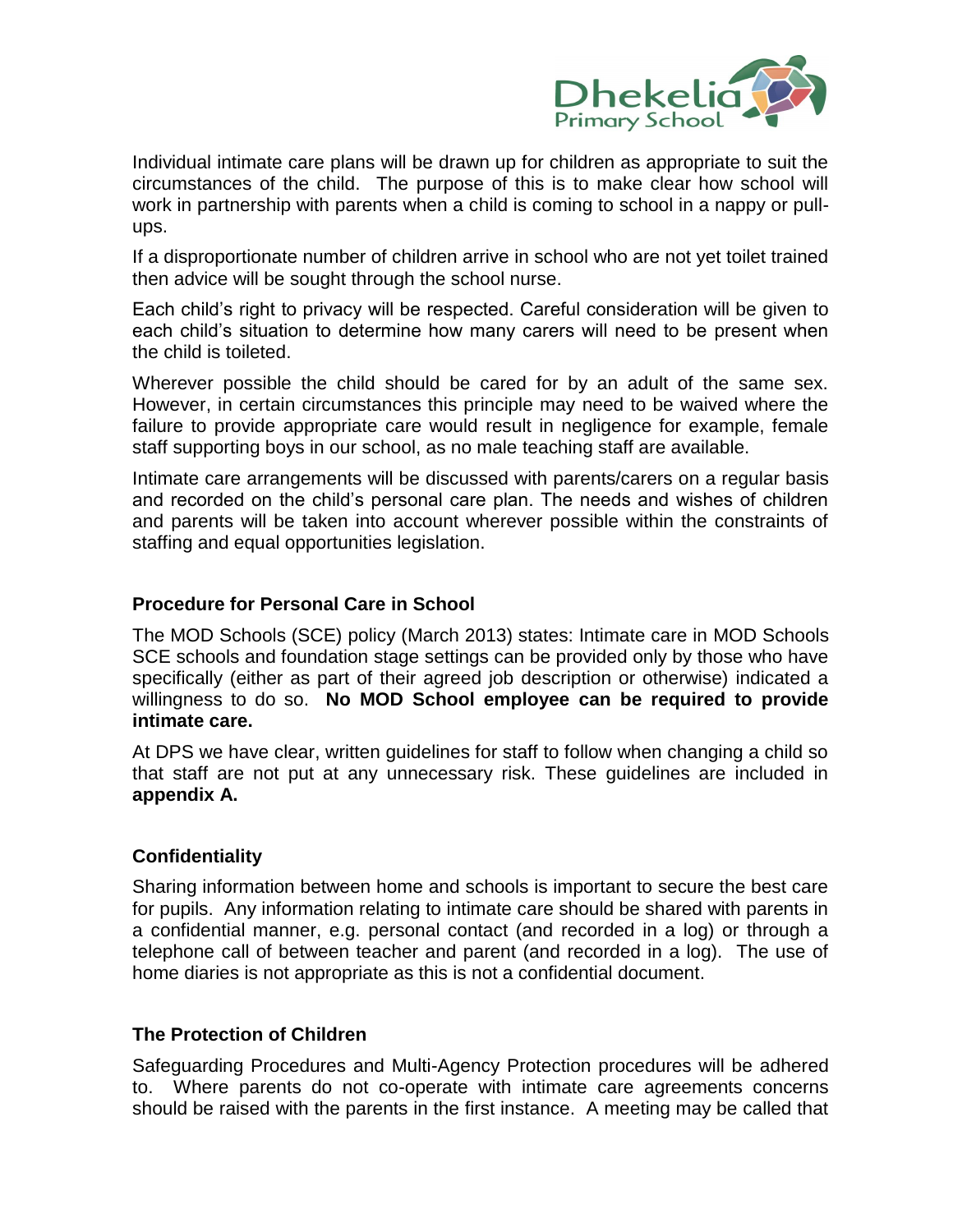

could possibly include the health visitor and head teacher to identify the areas of concern and how all present can address them. If these concerns continue there should be discussions with the school's safeguarding co-ordinator about the appropriate action to take to safeguard the welfare of the child.

If any member of staff has concerns abut physical changes to a child's presentation, e.g. marks, bruises, soreness etc. s/he will immediately report concerns to the appropriate designated person for safeguarding.

If a child becomes distressed or unhappy about being cared for by a particular member of staff, the matter will be looked into and outcomes recorded. Parents/carers will be contacted at the earliest opportunity as part of the process in order to reach a resolution; staffing schedules will be altered until the issue(s) are resolved.

#### **References**

Our intimate care policy is based on the MOD Schools 'Intimate Care Policy and Guidance' document (March 2013) and this document should be read with reference to this document.

All staff will be required to confirm that they have read the MOD Schools 'Intimate Care Policy and Guidance' document.

This Intimate Care Policy was evolved by consideration between staff and governors and was approved on **9 th July 2013**

This has been updated and amended: **April 2016**

This policy will be reviewed: **September 2017**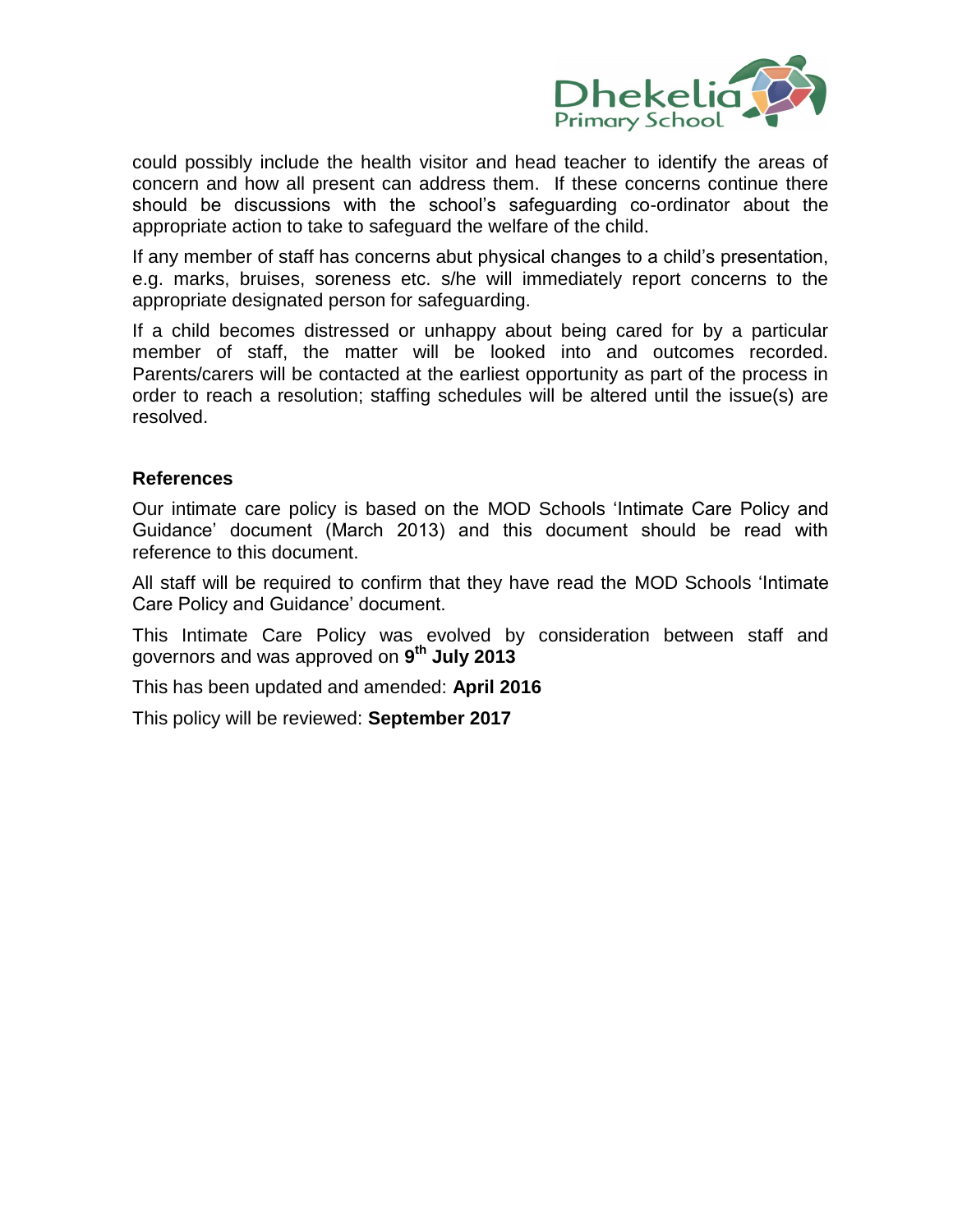



**Appendix A** 

## **INTIMATE CARE POLICY**

Procedure for personal care in school Changing a Child in FS

## **Who will change a child?**

FS Practitioner with whom the child is comfortable with. It is recommended that mobile children will be changed standing up (SCE policy March 2013), however some children may feel more comfortable on a changing mat. It is important that the child feels comfortable and their preference is respected.

# **Where will changing take place?**

Any children who are in nappies, may be changed in the school medical room. A changing mat or table will be provided. Occasionally a child may have soiled themselves which makes it not practical to move them from the FS unit.

## **What resources will be used and who will provide them?**

A cupboard in the medical room will contain items for changing an FS child:

- Gloves
- ❖ Aprons
- ❖ Nappy sacks
- Wipes
- ❖ Spare clothes including underwear and socks
- Antiseptic cleaner
- Toilet rolls
- ❖ Paper towels
- Blue paper roll for the bed
- Carrier bags for soiled clothes